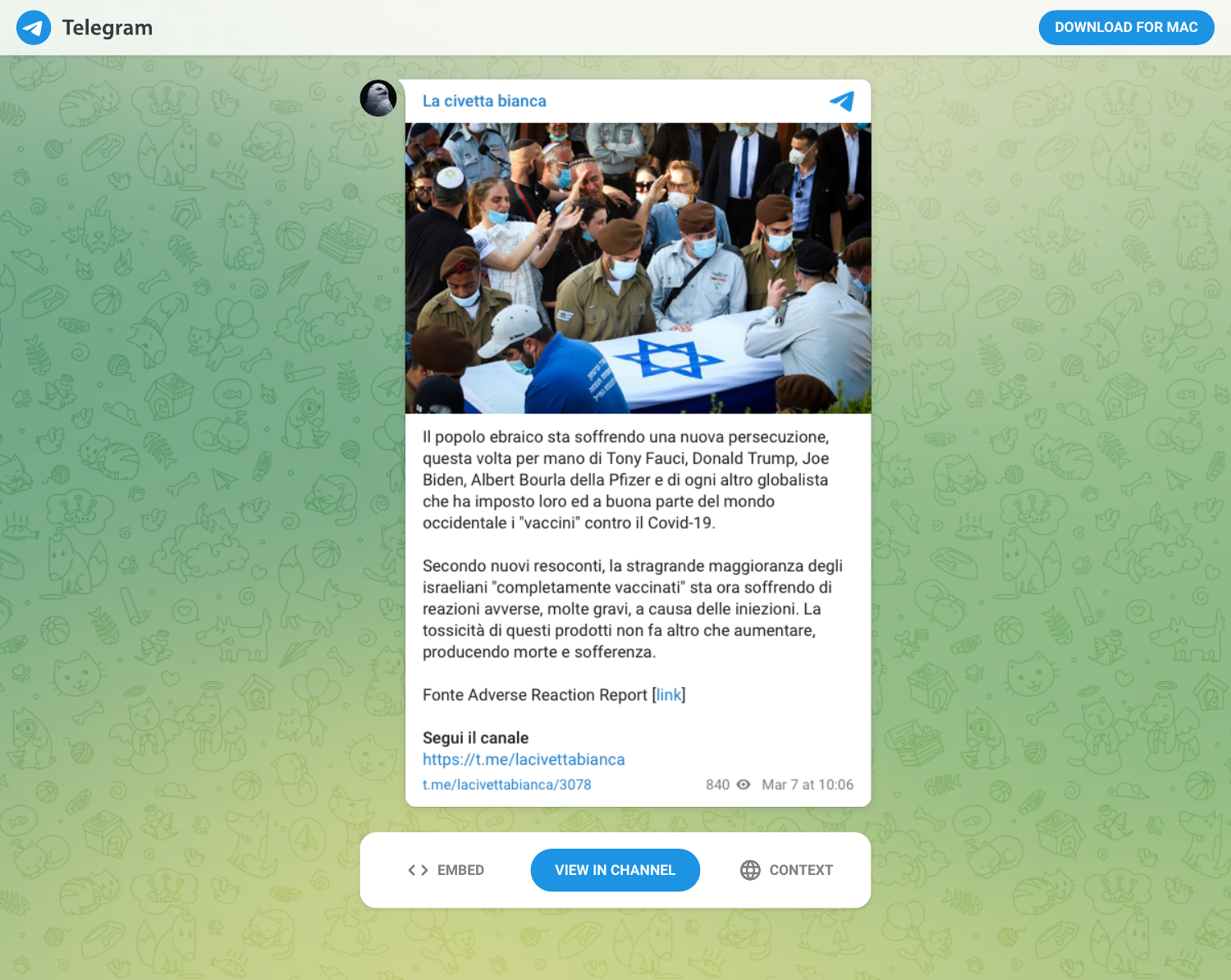## **Israel: More Than 66% Are Now Suffering Adverse Vaccine Reactions, Many of Them Serious**

**A** adversereactionreport.com[/breaking-news/israel-more-than-66-are-now-suffering-adverse-reactions-many-of](https://adversereactionreport.com/breaking-news/israel-more-than-66-are-now-suffering-adverse-reactions-many-of-them-serious/)them-serious/

Published in Breaking News - Last Updated March 6, 2022 March 6, 2022



**Another holocaust is happening to the Jewish people, this time at the hands of Tony Fauci, Donald Trump, Joe Biden, Albert Bourla of Pfizer and every other jabpushing globalist who foisted Wuhan coronavirus (Covid-19) "vaccines" on them and the rest of the world.**

According to [new reports,](https://www.lifesitenews.com/news/two-thirds-of-israelis-report-having-adverse-reaction-to-covid-booster-shots-survey/) the vast majority of **"fully vaccinated" Israelis are now suffering adverse reactions,** many of them serious, because of the injections. The bodies are piling up, in other words.

Israel's Ministry of Health published data from a recent survey showing that **more than 66 percent** of the people in Israel who got fully injected, then "boosted," suffered some kind of reaction to the shots that has made living normal life much more difficult.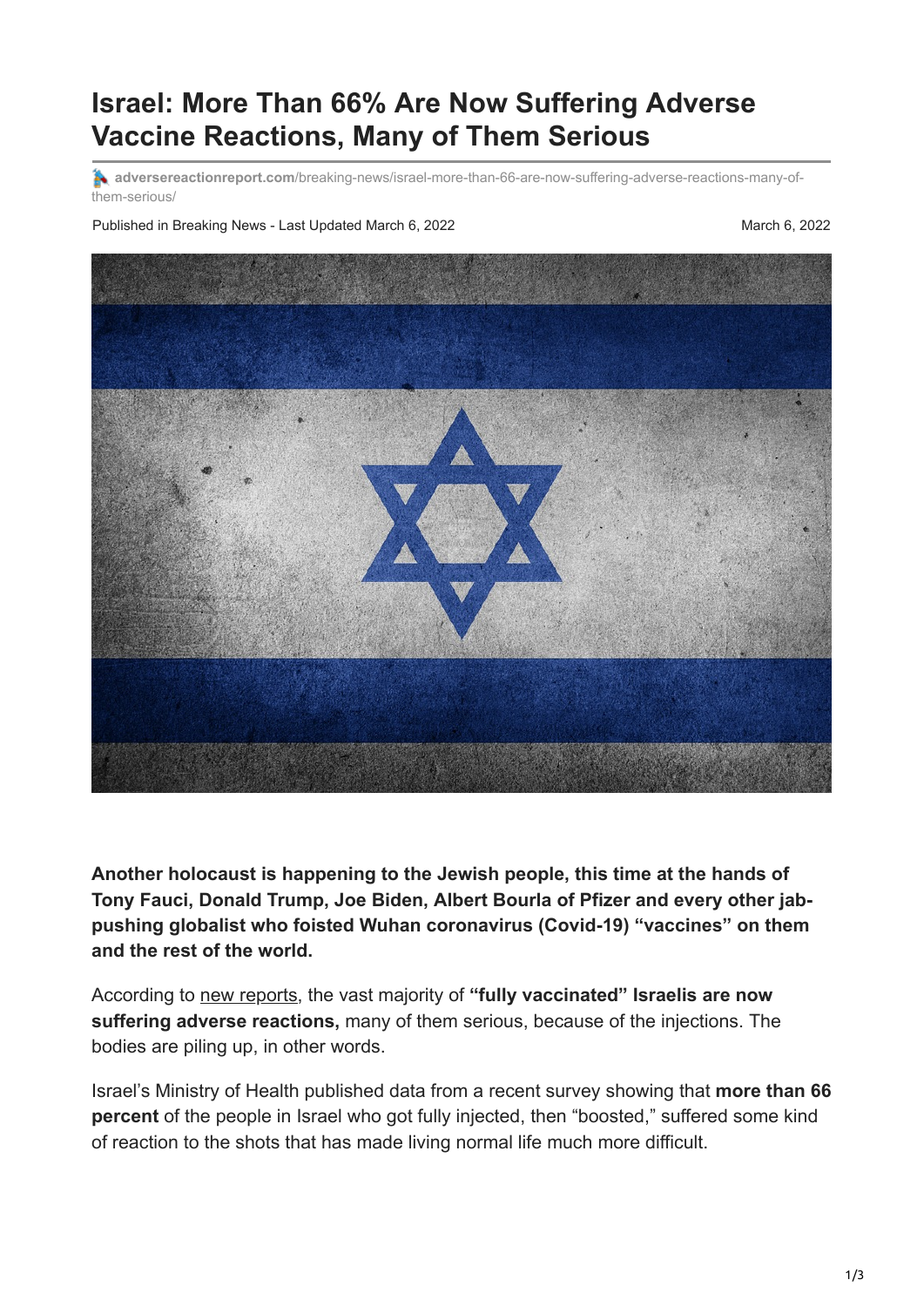Some 2,049 citizens were asked three to four weeks after getting a third "dose" of a Fauci Flu shot how they feel now. Most of them revealed that **they feel terrible,** and roughly half of them say that carrying out normal, **everyday activities is now exceptionally difficult.**

The **survey was conducted** by phone back in September and October of 2021. Only people aged 18 and over who had recently been jabbed with a third Covid needle within a period of 21 to 30 days after getting the first two needles were included in the results.

The adverse events reported from this demographic ranged from mild to serious. Many of the women, for instance, said they now suffer **menstrual irregularities,** while some have even had to be hospitalized. The most jab-injured respondents, it turns out, were women and young people.

"The most common side effects among women were menstrual irregularities," reported *LifeSiteNews*.

**"The most reported symptoms** were delays in menstruation (37.8%), increase in menstrual bleeding (31.1%), premature menstruation (28.9%), longer bleeding duration (26.7%), and severe menstrual pains (20%)."

## **COVID "Vaccines" Killed 260 Times More Young People Than Would Have Died if Everyone Stayed Unvaccinated**

Israel, as [we reported](https://naturalnews.com/2021-12-12-israel-says-covid-booster-shots-endless.html) last year, imposed one of the **most aggressive jab mandates** in the world. The country also issued a "green pass" to verify proof of injection as a condition of entry into theaters, restaurants and other public venues.

Israelis have been told that they now need to **get "boosted" pretty much forever** in order to stay "protected" against the Wuhan Infection. And now, the consequences of this policy are coming on like a whipsaw.

"Israel was one of the first countries in the world to launch a national booster vaccination campaign; it began in August of last year," *LifeSiteNews* added.

"Nevertheless, so-called **'breakthrough' infections continued to occur** among those who received the top-up jabs."

Within the first week of Israel's booster campaign, the government there reported that 14 people who rushed out to obey as part of the initial "wave" of compliance immediately tested "positive" for Covid afterwards.

Since that time, **serious injuries and deaths among boosted Israelis have soared.**

Another [recent study](https://www.lifesitenews.com/news/experimental-vaccine-death-rate-for-israels-elderly-40-times-higher-than-covid-19-deaths-researchers/) found that the **death rate among elderly people** who got jabbed with the Pfizer mRNA shot is **40 times higher** than what it would have been had everyone remained unvaccinated.